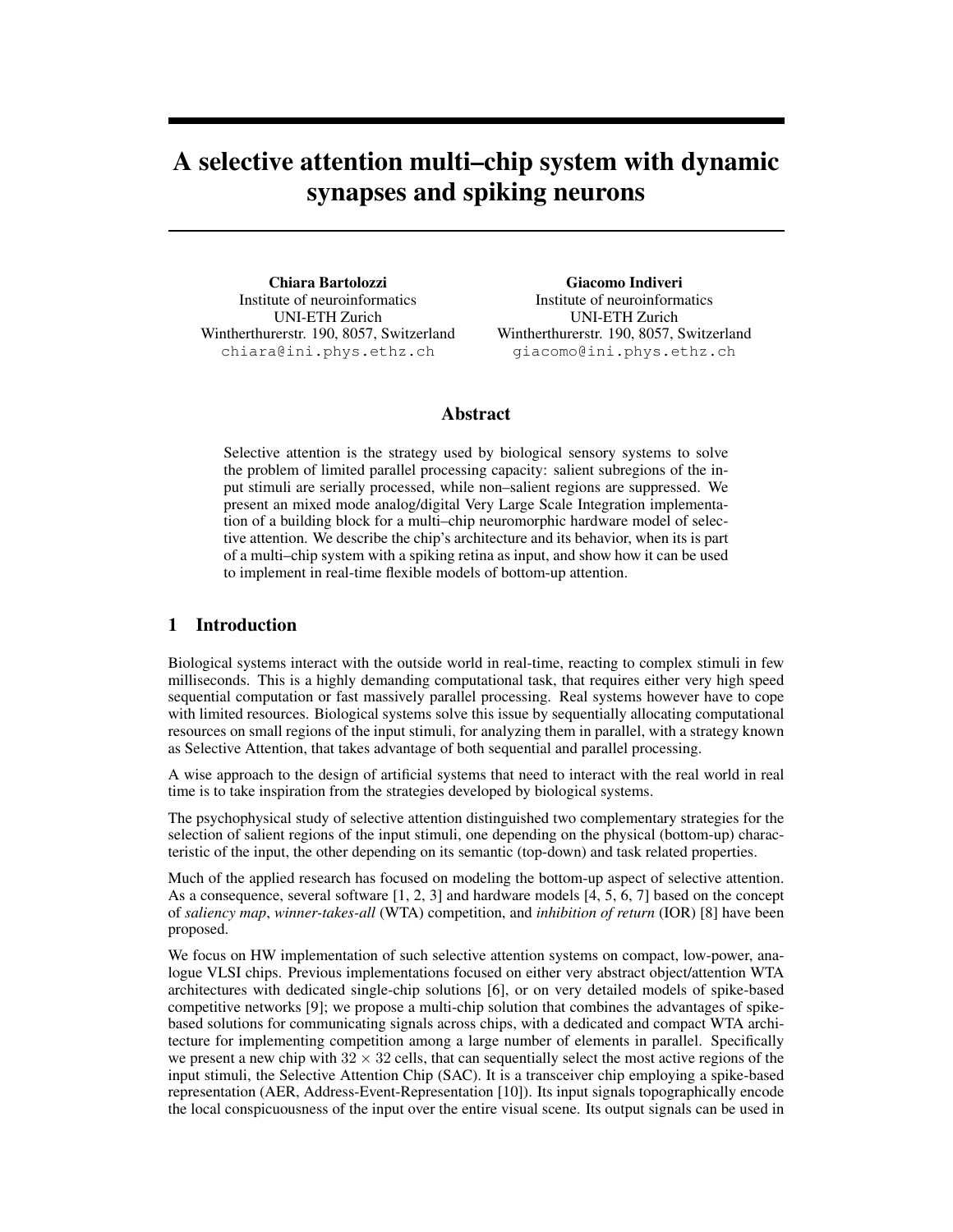real time to drive motors of active vision systems or to select subregions of images captured from wide field-of-view cameras. The AER communication protocol and the 2D structure of the network make it particularly suitable for processing signals from silicon spiking retinas.

The basic circuits of the chip we present have already been proposed in [11]. The chip we present here comprises improvements in the basic circuits, and additional dynamic components that will be described in Section 3. The chip's improvements over previous implementations arise from the design of new AER interfacing circuits, both for the input decoding stage and the output arbitration, and new synaptic circuits: the Diff-Pair Integrator (DPI) described in [12]. The DPI is a log-domain compact circuit that reproduces the time course of biological post-synaptic currents. Besides having easily and independently tunable gain and time constant, it produces mean currents proportional to the input frequencies, more suitable for the input of the current-mode WTA cell employed as core computational unit in the SAC. This new circuit allows the analysis of the properties of the chip, including the effect of the introduction of additional dynamic properties to the circuits, such as Short-Term Depression (STD) [13, 14] in the input synapses and spike frequency adaptation in the output Integrate and Fire  $(I \& F)$  neurons [15].

In the next sections we describe the chip's architecture and present experimental results from a two chip system comprising the SAC and a silicon "transient" retina that produces spikes in response to temporal changes in scene contrast.

## 2 The Selective Attention Chip

We fabricated a prototype of the SAC in standard AMS  $0.35\mu$ m CMOS technology. The chip comprises an array of  $32 \times 32$  pixels, each one is  $90 \times 45 \mu m^2$  and the whole chip with AER digital interface and pads occupies an area of  $10mm^2$ . The basic functionality of the SAC is to scan the input in order of decreasing activity. The chip input and output signals are asynchronous digital pulses (spikes) that use the *Address Event Representation* (AER) [16]. The input spikes to each pixel are translated into a current (see  $I_{ex}$  of Fig.1) by a circuit that models the dynamics of a biological excitatory synapse [12]. A current mode hysteretic Winner–Take–All (WTA) competitive cell compares the input currents of each pixel; the winning cell sources a constant current to the correspondent output leaky Integrate and Fire (I&F) neuron [15]. The spiking neuron in the array then signals which pixel is winning the competition for saliency, and therefore the pixel that receives the highest input frequency. The output spikes of the  $I\&F$  neuron are sent also to a feedback inhibitory synapse (see Fig. 1), that subtracts current  $(I_{i\sigma r})$  from the input node of the WTA cell; the net input current to the winner pixel is then decreased, and a new pixel can eventually be selected. This self-inhibition mechanism is known as Inhibition of Return (IOR) and allows the network to select sequentially the most salient regions of input images, reproducing the attentional scan path.



Figure 1: Block diagram of a basic cell of the  $32 \times 32$  selective attention architecture.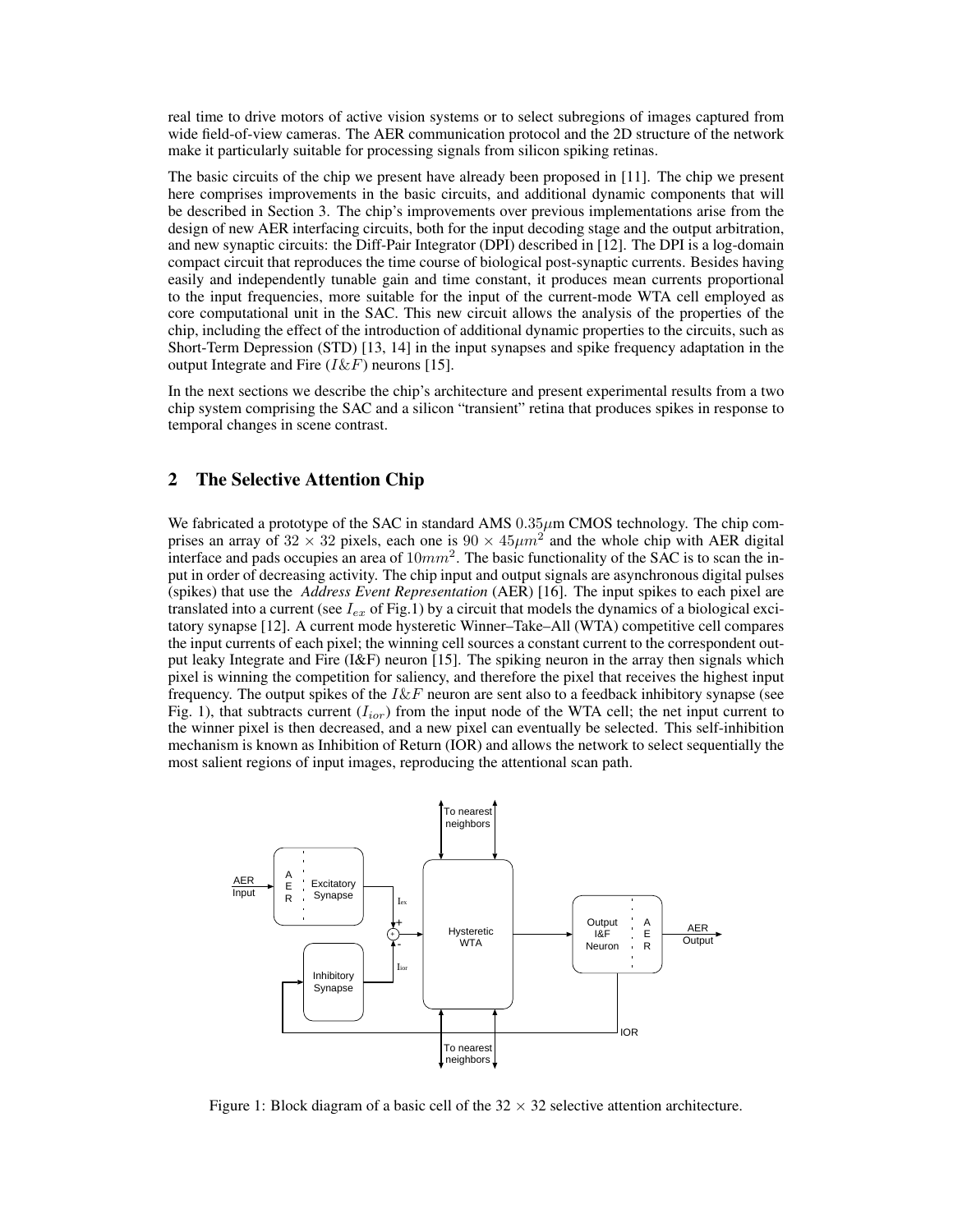This basic functionality of the SAC is augmented by the introduction of dynamic properties such as Short-Term Depression (STD) in the input synapses and spike frequency adaptation in the output neuron. STD is a property observed in physiological recordings[17] of synapses that decrease their efficacy when they receive consecutive stimulations. In our synapse the effect of a single spike on the integrated current depends on a voltage, the synaptic weight. The initial weight of the synapse is set by an external voltage reference, then as the synapse receives spikes the effective synaptic weight decreases. STD is a local gain control, that increases sensitivity to changes in the input and makes the synapse insensitive to constant stimulation. Spiking frequency adaptation is another property of neurons that when stimulated with constant input decrease their output firing rate with time. The spiking frequency of the silicon I&F neuron is monotonic with its input current, the adaptation neuron's mechanism decreases the neuron's firing rate with time [15]. We exploit this property to decrease the output bandwidth of the SAC.

The SAC has been designed with tunable parameters that allow to modify the strength of synaptic contributions, the dynamics of synaptic short term depression and of neuronal adaptation, as well as the spatial extent of competition and the dynamics of IOR. All these parameters enrich the dynamics of the network that can be exploited to model the complex selective attention scan path.

# 3 Multi–Chip Selective Attention System

The SAC uses the asynchronous AER SCX (Silicon Cortex) protocol, that allows multiple AER chips to communicate using spikes, just like the cortex, and can be used in multi–chip systems, with multiple senders and multiple receivers [18, 19]. Using this representation the SAC can exchange data, while processing signals in parallel, in real time [20]. The communication protocol used and the SAC's bidimensional architecture make it particularly suitable for processing visual inputs coming from artificial spiking retinas. We built a two chip system, connecting a silicon retina [21] to the SAC input. The retina is an AER asynchronous imager that responds to contrast variations, it has  $64 \times 64$  pixels that respond to on and off transients. A dedicated PCI-AER board [18] connects the retina to the SAC, via a look-up table that maps the activity of the  $64 \times 64$  pixels of the retina to the  $32 \times 32$  pixels of the SAC. In this setup the mapping is linear grouping 4 retina pixels to 1 SAC pixel, more complex mappings, as for example the foveal mapping, will be tested in the future. The board allows also to monitor the activity of both chips on a Linux desktop.

# 4 Experimental Data

We performed preliminary experiments with the two chips setup described in the previous section. We stimulated the retina with two black squares flashing at  $6Hz$  on a white background, on a LCD screen, using the matlab PsychoToolbox [22] as shown in Fig. 2. In Fig. 3 we show the response of the two chips to this stimulus: each dot represents the mean firing rate of the correspondent pixel in the chips. The pixels of the retina that focus on the black squares are active and show a high mean firing rate, some other pixels in the array have spontaneous activity. To show the mapping between the retina and the SAC we performed a control experiment: we turned off the competition and the IOR and also we disabled STD and the neuronal adaptation, in this way all the pixels that receive an input activity will be active. All the pixels that receive the input from the pixels of the retina that we stimulate with the black squares are active, more over the spontaneous activity (noise) of the other pixels are "cleaned", thanks to the filtering property of the input synapses. In the next figures we show the response of the system to the stimulus described above, while changing the settings of the SAC. In all the figures the top and bottom boxes show raster plots, respectively of the retina and the SAC: each dot corresponds to a spike emitted by a pixel (or neuron) (y axis) at a certain time (x axis). The middle trace shows the voltage  $V_{net}$ , that is proportional to the total input current  $(I_{ex} - I_{ior}$  of Fig. 1) to the WTA cell that receives input from one of the most active pixels of the retina.

In Fig. 4(a) we show the same data of Fig. 3, the retina sends many spikes every time the black squares appear and disappear from the screen, the WTA input node, with this settings, receives only the excitatory current from the input synapse, as shown by the increase of the voltage  $V_{net}$  in correspondence of the retinal spikes. Since in our control experiment there is no competition, all the stimulated pixels are active, as shown in the SAC raster plot. In Fig. 4(b) we show the effect of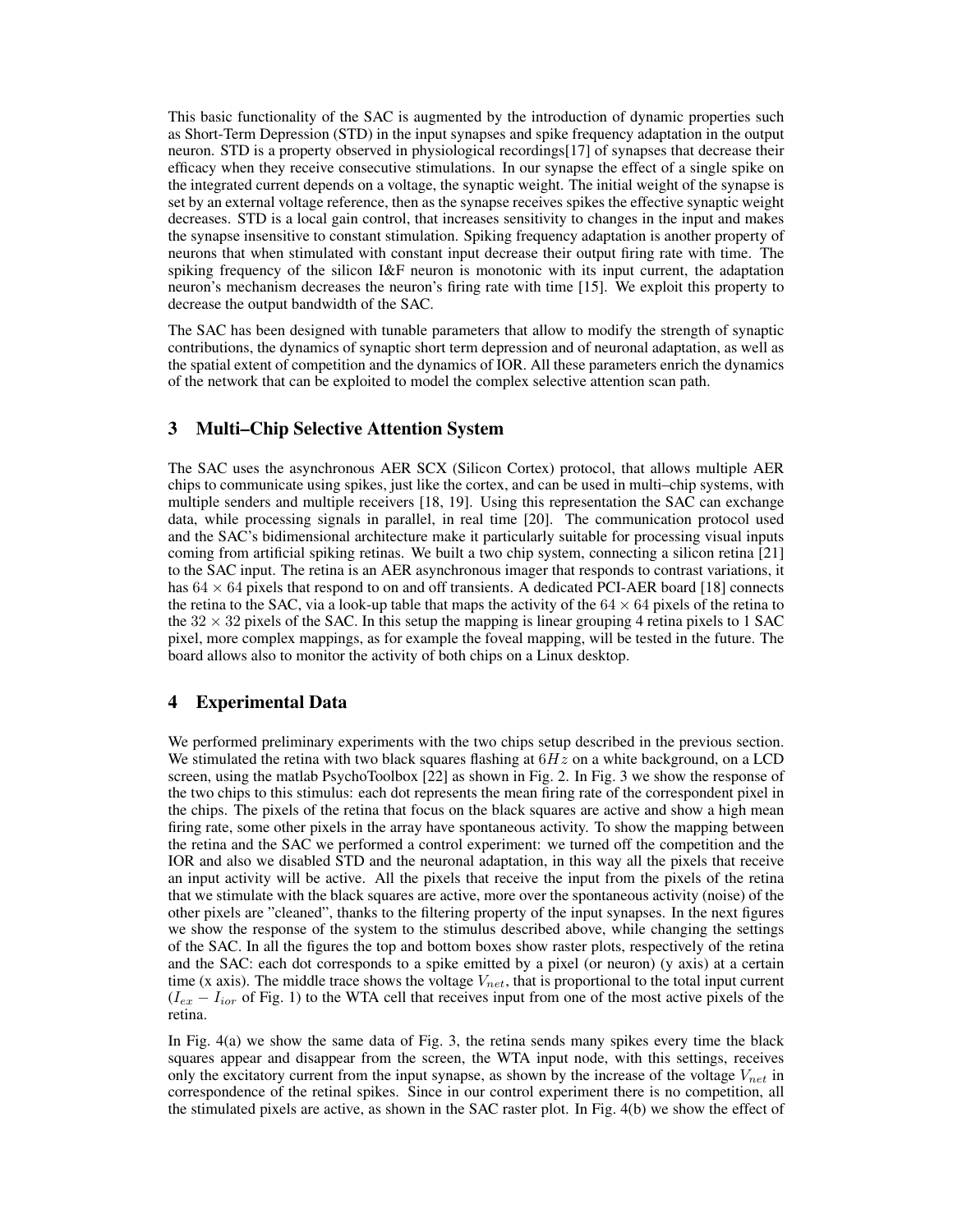

Figure 2: Multi-chip system: The retina (top-right box) is stimulated with an LCD screen, its output is sent to the SAC (bottom-right box) via the PCIAER board (bottom-left box). The activity of the two chips is monitored via the PCIAER board on a Linux desktop.



Figure 3: Response of the two chips to an image. (a) The silicon retina is stimulated, via an LCD screen, with two flashing  $(6Hz)$  black squares on a white background (see Fig. 2). We show the mean firing output of each pixel of the retina. The pixels corresponding to the black squares in the image have higher firing rate than the others, some of the pixels of the retina are spontaneously firing at lower frequencies. (b) The activity of the retina is the input of the SAC: the  $64 \times 64$  pixels of the retina are mapped with a ratio  $4:1$  to the  $32 \times 32$  pixels of the SAC. We show the mean firing rate of the SAC pixels in response to the retinal stimulation, when the Winner-Takes-All competition is disabled. In this case the SAC output reflects the input, with some suppression of the noisy pixels due to the filtering properties of the input synaptic circuits.

introducing spike frequency adaptation: in this case the output frequency of each neuron decreases, reducing the output bandwidth and the AER-bus traffic. In Fig. 5 we show the effect of competition and Inhibition of Return. When we turn on the WTA competition only one pixel is selected at any time, therefore only one neuron is firing, as shown in the raster plot of Fig. 5(a); on the node  $V_{net}$  we can observe that when the correspondent neuron is winning there is an extra input current, because it doesn't reset to its resting value when the synapse is not active. This positive current implements a form of self-excitation that gives hysteretic properties to the network dynamics, and stabilizes the WTA network. If we turn on the inhibitory synapse (Fig. 5(b)), as soon as the neuron starts to fire,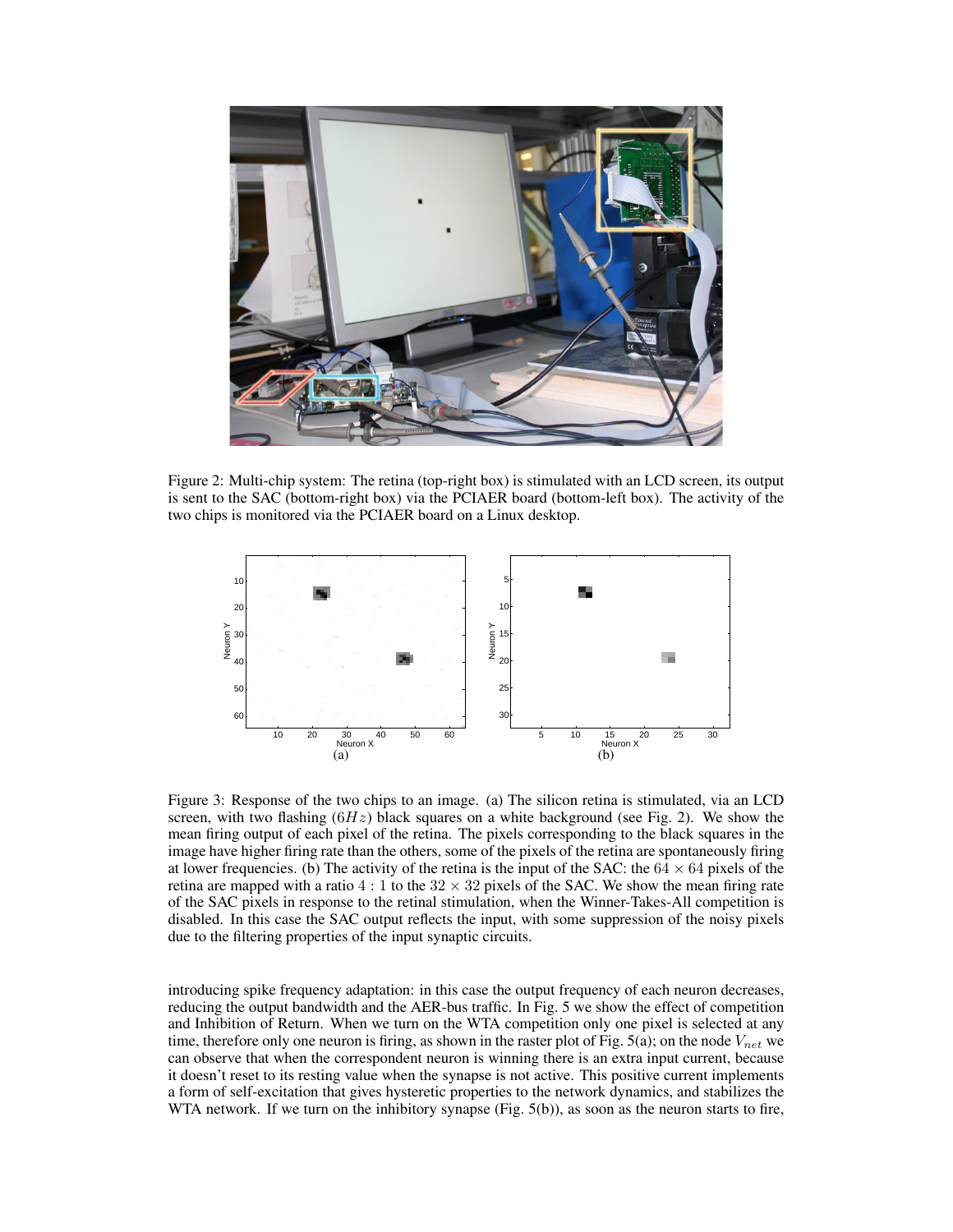

Figure 4: Time response to black squares flashing on a white background: we use the same stimulation and setup described in Fig 3. The top figure shows the raster plot of the retina output, one dot corresponds to a spike produced by one pixel at a specific time. The retina produces events every time the squares appear on or disappear from the screen. The middle plot shows the voltage  $V_{net}$  of the input node of the WTA cell correspondent to the synapse that receives input from one of the most active pixel of the retina. The bottom figure shows the raster plot of the SAC neurons. (a) We show the "control" experiment (same as in Fig 3): the competition, IOR, and all the other features of the SAC are turned off, the output of the chip reproduces the input, with some suppression of the pixels that receive very low activity from the retina, thanks to the input synapses filtering properties. In the middle plot  $V_{net}$  reflects the effect of the sole input current from the synapse, that integrates the spikes received from the correspondent pixel of the retina. In this case, since the lateral inhibitory connections are switched off, there is no competition and all the output  $I \& F$  neurons correspondent to the stimulated input synapses are active. (b) We add spike frequency adaptation to the previous experiment settings, the output firing rate of the neurons is decreased, reducing the bandwidth of the SAC output.

the inhibitory current decreases the total input current to the correspondent WTA cell: the voltage  $V_{net}$  reflects this mechanism as it is reset to its resting value even before the input from the retina ceases. The WTA cell is then deselected and the output neuron stops firing, while another neuron is selected and starts firing, as shown in the SAC raster plot. The inhibitory synapse time constant is tunable and when it is slow the effect of inhibition lasts for hundreds of milliseconds after the  $I\&F$ stopped firing, in this way we prevent that pixel to be reselected immediately and we can have scan path with many different pixels.

#### 5 Conclusions

In this paper we presented a neuromorphic device implementing a Winner–Take–All network comprising dynamic synapses and adaptive neurons. This device is designed to be a part of a multi–chip system for Selective Attention: via an AER communication system it can be interfaced to silicon spiking retinas and to software implementations of associative memories.

We built a multi–chip system with the SAC and a silicon transient retina. The real time measurements allowed by the physical realization of the system are certainly a powerful method to explore the network behavior by changing its parameters. Preliminary experiments confirmed the basic functionality of the SAC and the robustness of the system; the analysis will be extended with the systematic study of STD, IOR, adaptation and lateral excitatory coupling among the nearby cells.

#### References

- [1] L. Itti, E. Niebur, and C. Koch. A model of saliency-based visual attention for rapid scene analysis. *IEEE Transactions on Pattern Analysis and Machine Intelligence*, 20(11):1254–1259, 1998.
- [2] H. Bosch, R. Milanese, and A. Labbi. Object segmentation by attention-induced oscillations. In *Proc. IEEE Int. Joint Conf. Neural Networks*, volume 2, pages 1167–1171, 1998.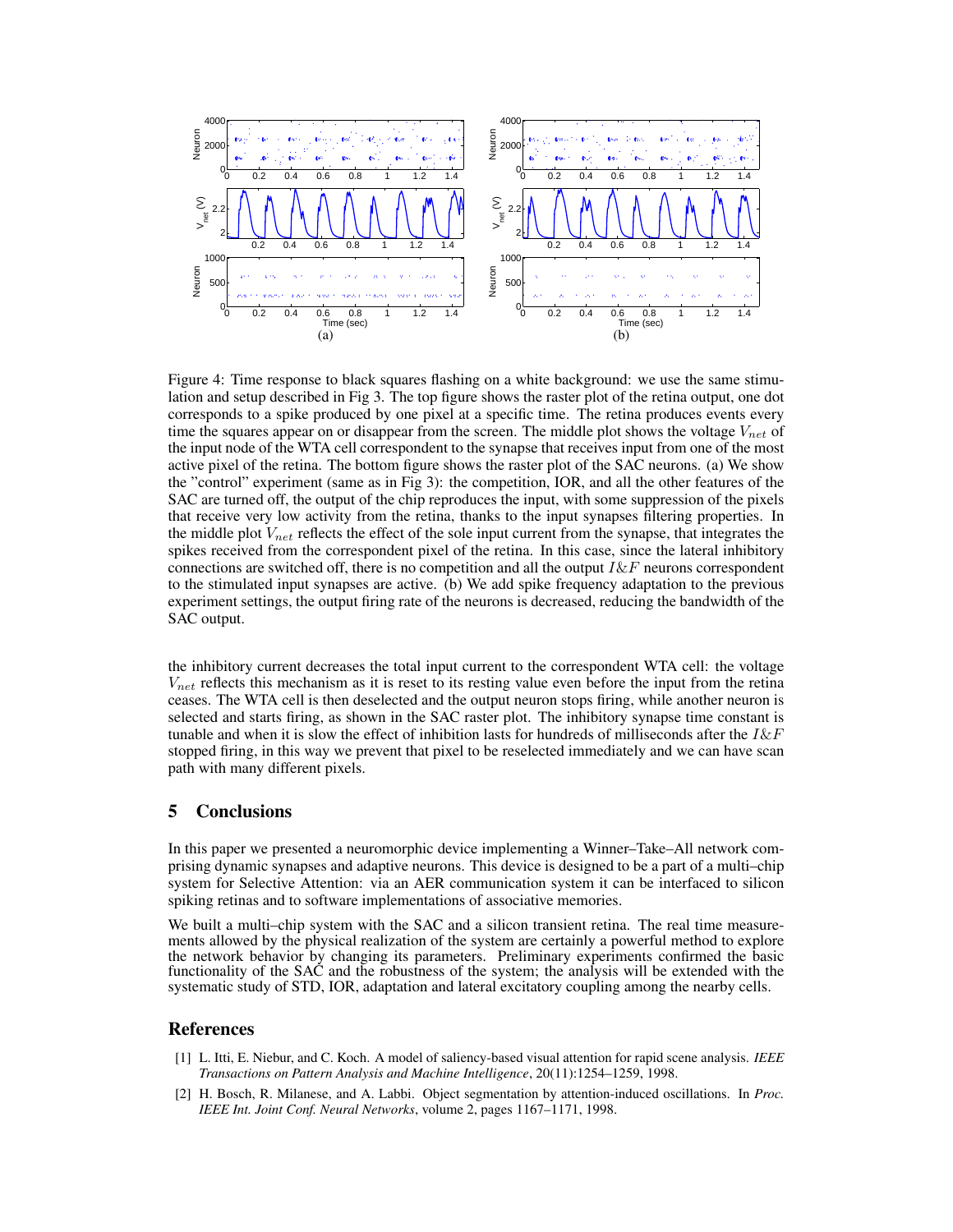

Figure 5: Response of the system with WTA competition and Inhibition of Return. The setup, stimulus and figure content are the same as in Fig. 4. (a) We turn on the WTA competition, and the hysteretic self-excitation. The retina activity is unchanged, the node  $V_{net}$  now reflects the input current from the synapse, and also the contribution of the hysteretic current: when the monitored pixel wins the competition for saliency a current is fed in the input node, and  $V_{net}$  does not reset to its resting value when the synapse is not active. Now there is only one active neuron in the whole chip, when it does not win the competition for saliency the hysteretic current fades away and another neuron begins spiking. (b) We turn on the inhibitory synapse that implements the self-inhibition (IOR). We can observe the effect of the inhibitory current subtracted from the input node (see text) on  $V_{net}$ , that with the same input as before sets back to its resting level much faster. The raster plot shows how this mechanism allows to deselect the current winner and select other inputs.

- [3] S. Baluja and D.A Pomerleau. Expectation-based selective attention for the visual monitoring and control of a robot vehicle. *Robotics and Autonomous Systems Journal*, 22:329–344, 1997.
- [4] V. Brajovic and T. Kanade. Computational sensor for visual tracking with attention. *IEEE Journal of Solid State Circuits*, 33(8):1199–1207, August 1998.
- [5] T. K. Horiuchi and C. Koch. Analog VLSI-based modeling of the primate oculomotor system. *Neural Computation*, 11(1):243–265, January 1999.
- [6] T. G. Morris, T. K. Horiuchi, and S. P. DeWeerth. Object-based selection within an analog VLSI visual attention system. *IEEE Transactions on Circuits and Systems II*, 45(12):1564–1572, 1998.
- [7] G. Indiveri. Modeling selective attention using a neuromorphic analog VLSI device. *Neural Computation*, 12(12):2857–2880, December 2000.
- [8] C. Koch and S Ullman. Shifts in selective visual-attention towards the underlying neural circuitry. *Human Neurobiology*, 4(4):219–227, 1985.
- [9] E. Chicca. *A Neuromorphic VLSI System for Modeling Spike–Based Cooperative Competitive Neural Networks*. PhD thesis, ETH Zürich, Zürich, Switzerland, April 2006.
- [10] E. Chicca, A. M. Whatley, V. Dante, P. Lichtsteiner, T. Delbruck, P. Del Giudice, R. J. Douglas, and G. Indiveri. A multi-chip pulse-based neuromorphic infrastructure and its application to a model of orientation selectivity. *IEEE Transactions on Circuits and Systems I, Regular Papers*, 2006. (in press).
- [11] C. Bartolozzi and G. Indiveri. Selective attention implemented with dynamic synapses and integrate-andfire neurons. *NeuroComputing, special issue on Brain Inspired Cognitive Systems*, 2005. In press.
- [12] C. Bartolozzi and G. Indiveri. Silicon synaptic homeostasis. In *Brain Inspired Cognitive Systems 2006*, 2006.
- [13] C. Rasche and R. Hahnloser. Silicon synaptic depression. *Biological Cybernetics*, 84(1):57–62, 2001.
- [14] M Boegerhausen, P Suter, and S.-C. Liu. Modeling short-term synaptic depression in silicon. *Neural Computation*, 15(2):331–348, Feb 2003.
- [15] G. Indiveri. A low-power adaptive integrate-and-fire neuron circuit. In *Proc. IEEE International Symposium on Circuits and Systems*, pages IV–820–IV–823. IEEE, May 2003.
- [16] M. Mahowald. *An Analog VLSI System for Stereoscopic Vision*. Kluwer, Boston, MA, 1994.
- [17] L. Abbott, K. Sen, J. Varela, and S. Nelson. Synaptic depression and cortical gain control. *Science*, 275(5297):220–223, 1997.